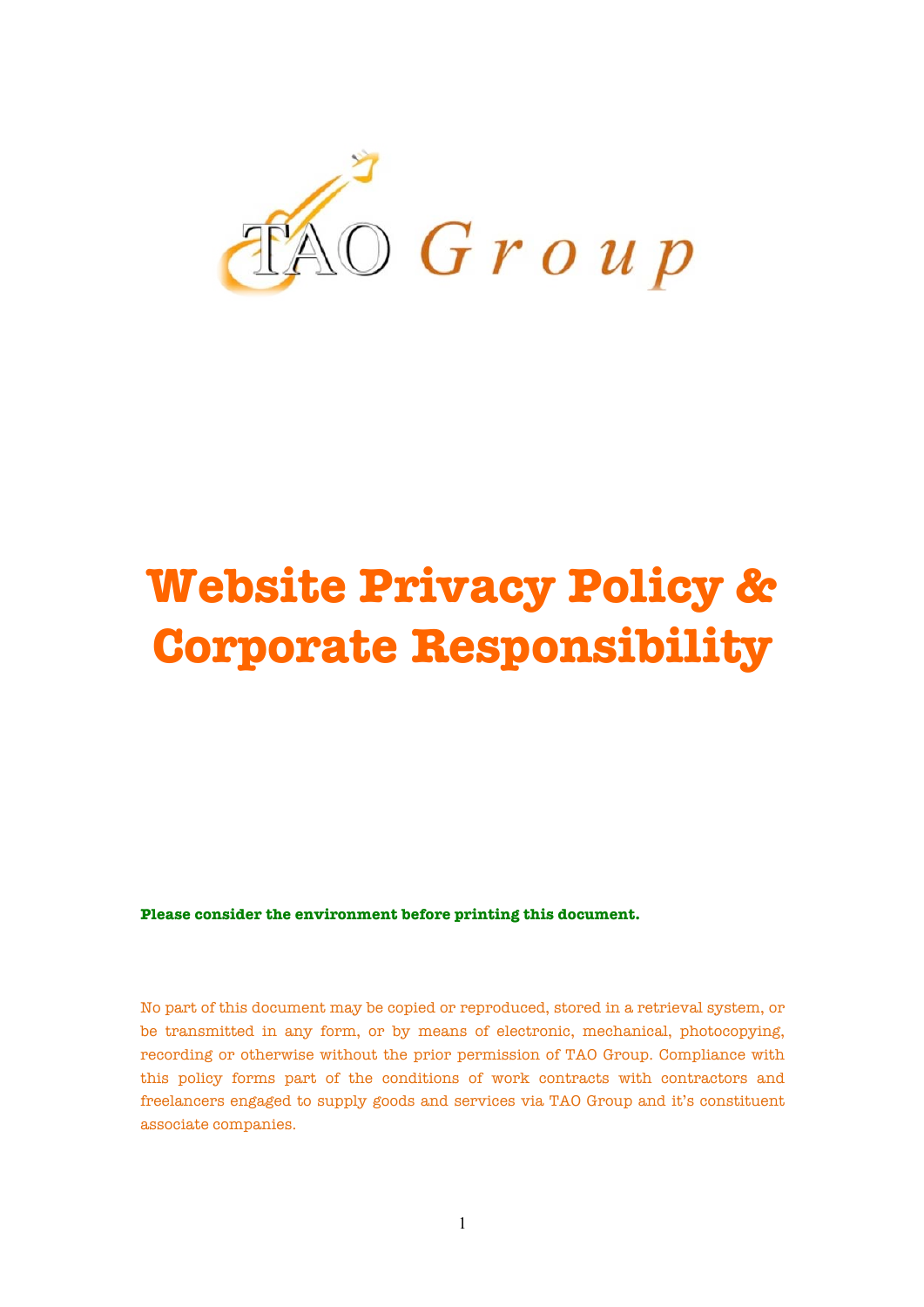# Website Privacy Policy for www.taoproductions.co.uk

At TAO Group we are committed to safeguarding and preserving the privacy of our website visitors.

This Privacy Policy explains what happens to any personal data that you provide to us, or that we collect from you whilst you visit our site.

This policy will be reviewed on an annual basis or as required by legislation changes.

#### **Information We Collect**

In running and maintaining our website we may collect and process the following data about you:

- i. Information about your use of our site including details of your visits such as pages viewed and the resources that you access. Such information includes traffic data, location data and other communication data.
- ii. Information provided voluntarily by you. For example, when you register for information or download.
- iii. Information that you provide when you communicate with us by any means.

#### **Use of Cookies**

Cookies provide information regarding the computer used by a visitor. We may use cookies where appropriate to gather information about your computer in order to assist us in improving our website.

We may gather information about your general internet use by using the cookie. Where used, these cookies are downloaded to your computer and stored on the computer's hard drive. Such information will not identify you personally. It is statistical data. This statistical data does not identify any personal details whatsoever

You can adjust the settings on your computer to decline any cookies if you wish by activating the reject cookies setting on your computer.

#### **Use of Your Information**

We use the information that we collect from you to provide our services to you. In addition to this we may use the information for one or more of the following purposes:

i. To provide information to you that you request from us relating to our products or services.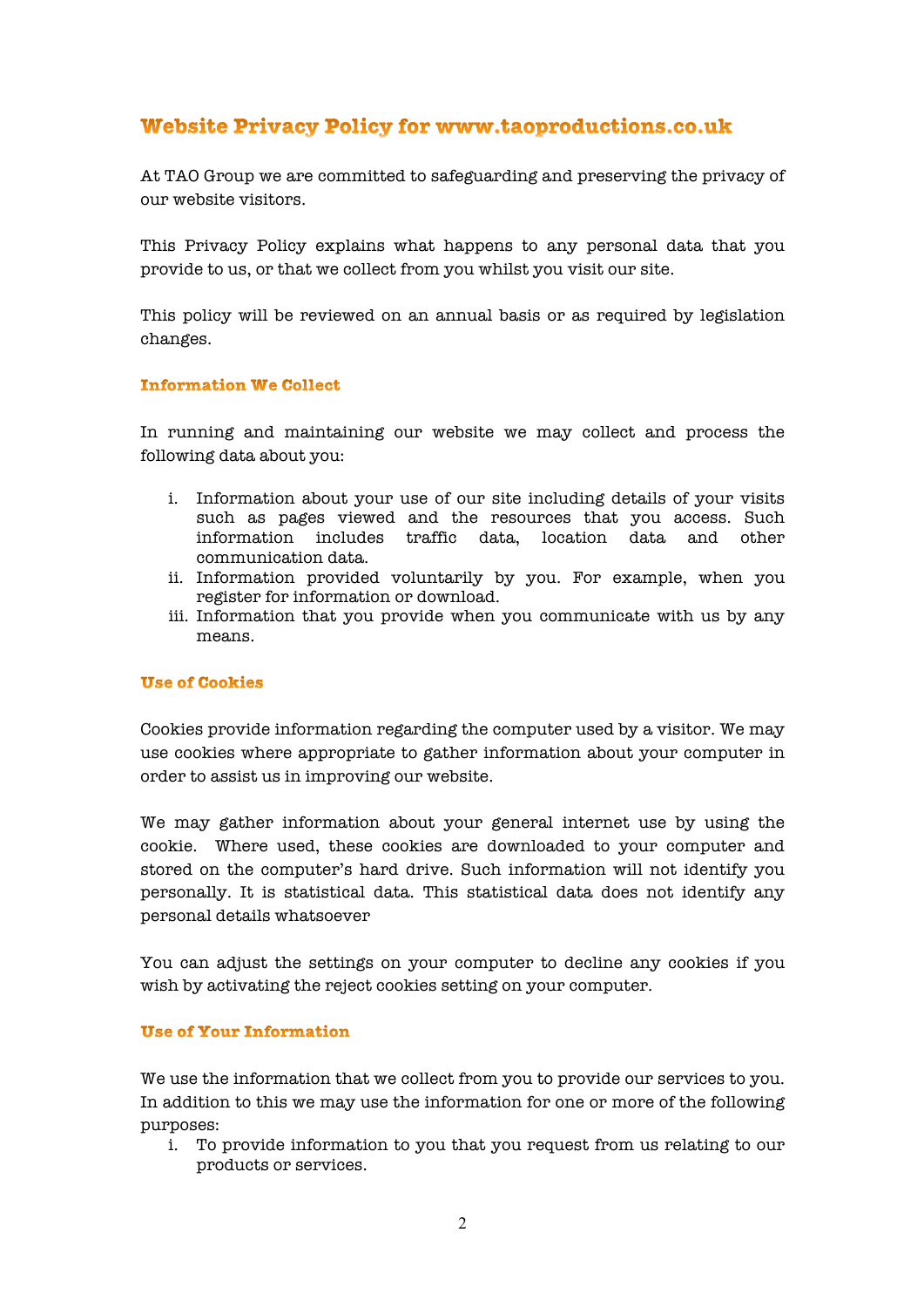- ii. To provide information to you relating to other products that may be of interest to you. Such additional information will only be provided where you have consented to receive such information.
- iii. To inform you of any changes to our website, services or goods and products.

If you have previously purchased goods or services from us we may provide to you details of similar goods or services, or other goods and services, that you may be interested in.

# **Storing Your Personal Data**

In operating our website it may become necessary to transfer data that we collect from you to locations outside of the European Union for processing and storing. By providing your personal data to us, you agree to this transfer, storing or processing. We do our upmost to ensure that all reasonable steps are taken to make sure that your data is treated stored securely.

Unfortunately the sending of information via the internet is not totally secure and on occasion such information can be intercepted. We cannot guarantee the security of data that you choose to send us electronically; sending such information is entirely at your own risk.

# **Disclosing Your Information**

We will not disclose your personal information to any other party other than in accordance with this Privacy Policy and in the circumstances detailed below:

- i. In the event that we sell any or all of our business to the buyer.
- ii. Where we are legally required by law to disclose your personal information.
- iii. To further fraud protection and reduce the risk of fraud.

#### **Third Party Links**

On occasion we include links to third parties on this website. Where we provide a link it does not mean that we endorse or approve that site's policy towards visitor privacy. You should review their privacy policy before sending them any personal data.

#### **Access to Information**

In accordance with the Data Protection Act 1998 you have the right to access any information that we hold relating to you. Please note that we reserve the right to charge a fee of £30 to cover costs incurred by us in providing you with the information.

#### **Contacting Us**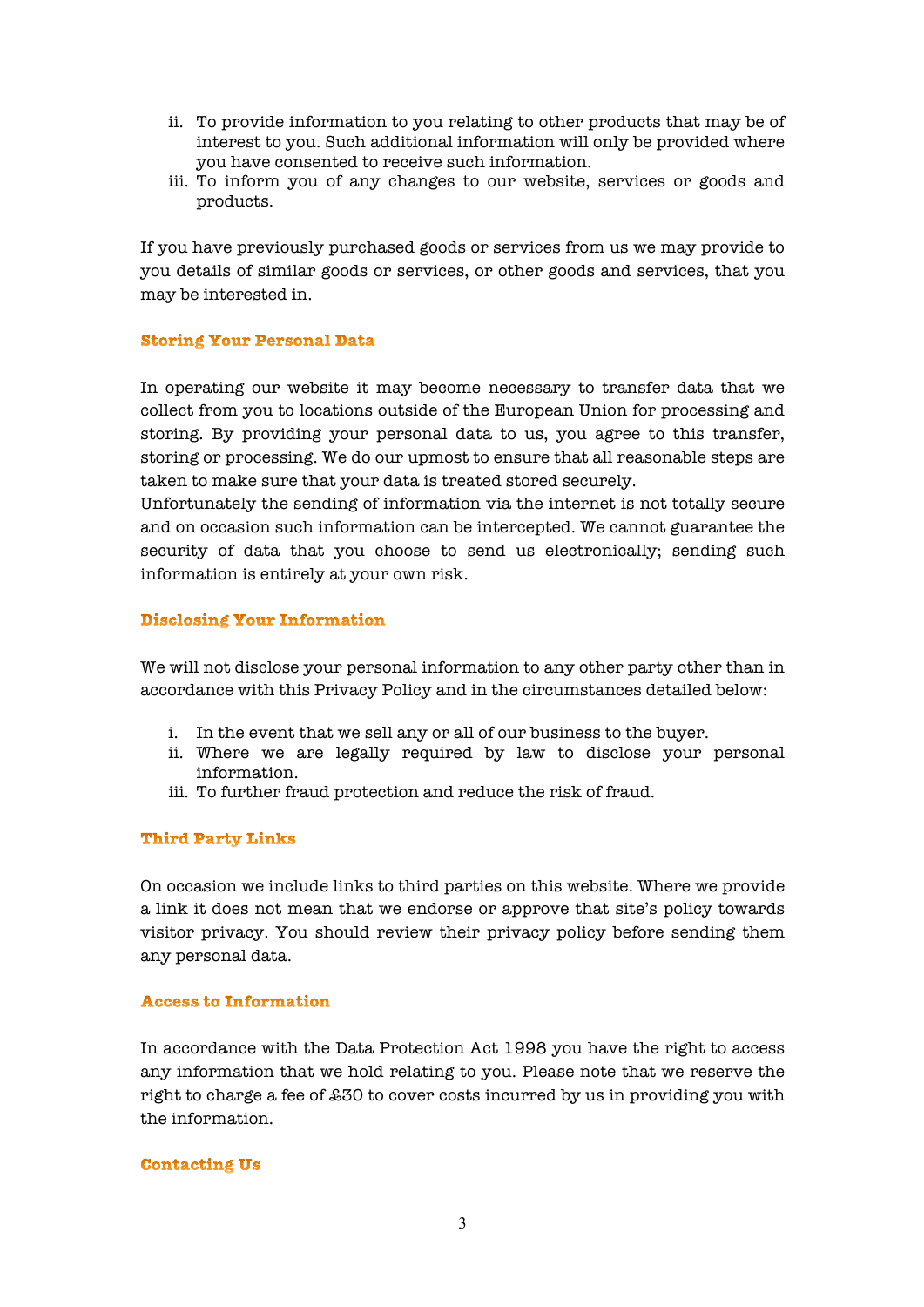Please do not hesitate to contact us regarding any matter relating to this Privacy Policy at enquiries@taoproductions.co.uk.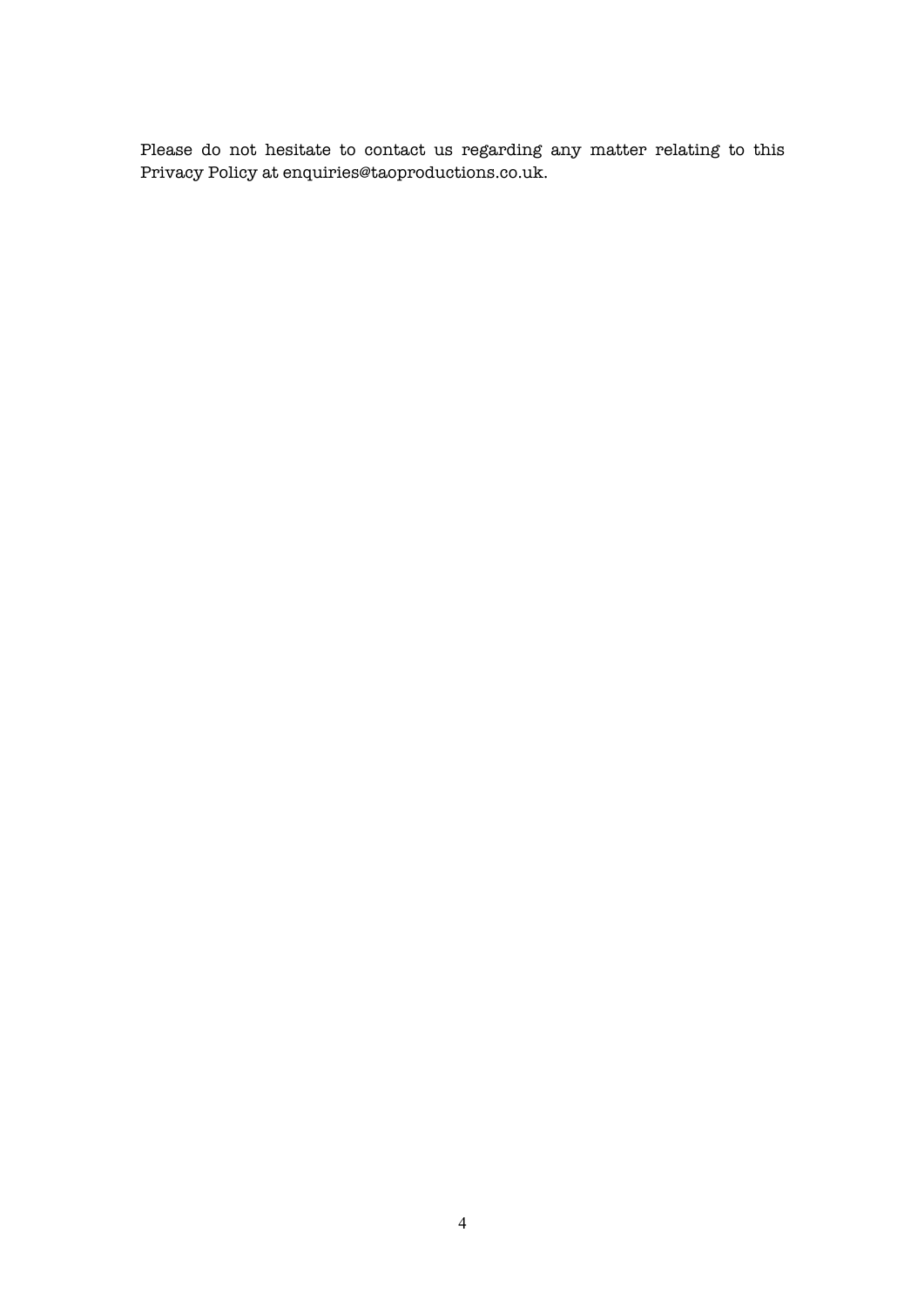# **Quality Policy Statement**

The management of TAO Group aims to provide a consistent, competent and professional service which is focused on satisfying the requirements and expectations of our clients and end users. The qualities which characterise this service are also reflected in our day to day relationships with professional colleagues, freelance personnel and other members of the event team.

The service is supported by the following additional policy aims:

# **Management Policy:**

To embrace the quality management principles and requirements outlined in ISO 9001:2008 as a framework for improving performance and consistently achieving client satisfaction

# **Staff Policy:**

To strive to create and maintain a humane work environment where staff are encouraged and given opportunities to continuously improve their skills.

# **Environmental Policy:**

To embrace the principles of sustainable development of our events and their production.

# **Health and Safety Policy:**

To provide a safe working environment and to incorporate the best health and safety practices in the discharge of our duties.

By means of the development and implementation of the Quality Management System, the management of TAO Group demonstrates clear and controlled systematic working methods. This system is subject to regular review to ensure its continuing effectiveness and relevance to the organisations requirements and to provide for continuing improvement.

#### QUALITY ASSURANCE PROCESSES

Quality control is central to all TAO activities. It is the essence of realising our contracts and leaving both a satisfied client and venue user.

Our management's work in the Worldwide Events Industry has demanded significantly higher standards of quality management consistent with meeting the relevant parts of relevant legislations around the world for public events and massed gatherings. In order to achieve this the TAO management team have implemented an ISO 9001:2008 compliant Quality Management System since 2002 throughout the individuals with specific additional requirements to meet the Events Industry Standards on UK and overseas projects. Currently the management of TAO Group are moving towards the process of being independently assessed and audited with a view to receiving formal ISO 9001:2008 accreditation.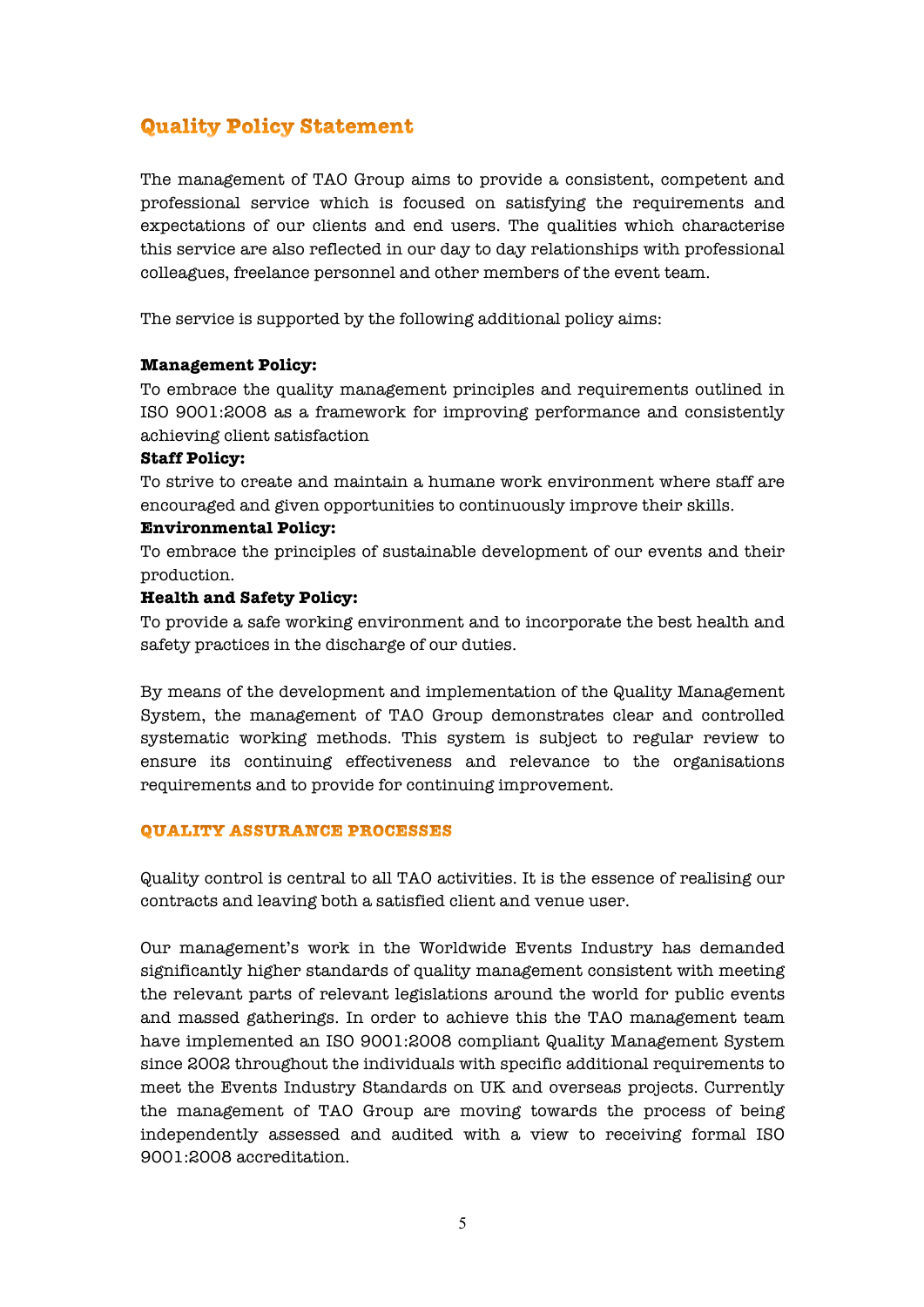Implementation of the Quality Management System has had a number of beneficial effects and has contributed to a continual improvement in the service that TAO provide to its audiences. The TAO Group's quality assurance processes ensure that clients, promoters, stakeholder and public venue user requirements are rigorously developed, recorded and monitored. Formal project reviews are carried out by a senior member of staff from TAO Group during key project stages to verify project requirements and all technical and design submissions are signed off by a senior manager. All project changes are rigorously controlled by a change control process. The quality management system also has processes which require feed back both during the project development phases as well as post completion.

Our aim is continuously to improve upon our already established standards.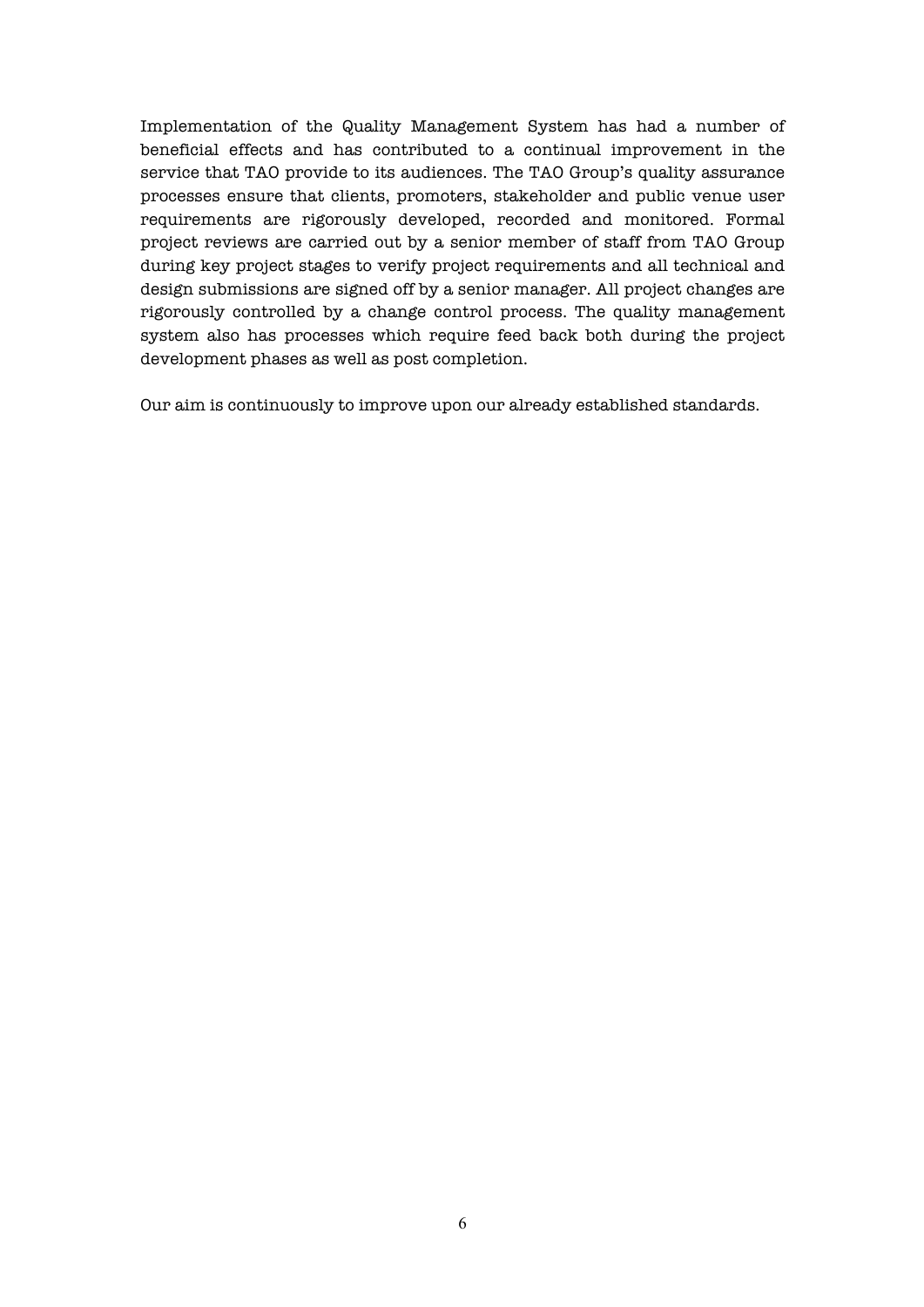# **Environmental Policy Statement**

TAO Group is an established event company offering a variety of entertainment services throughout the world. The management of TAO Group is committed to compliance with the Environmental Protection Act 1995, the Environmental Act 2005 and all subsequent and relevant legislation.

The management of TAO Group attaches great importance to protecting the environment and work with their partners, sub-contractors, employees and other interested parties to preserve and enhance the environment for the use and enjoyment of both current and future generations.

Accordingly the management of TAO Group is committed to:

- $\checkmark$  Developing a management framework for implementing the environmental policy objectives into planning decisions at all levels, alongside commercial, safety, sustainability and other factors.
- $\checkmark$  Complying with all applicable environmental legislation, regulations and standards.
- $\checkmark$  Developing operational procedures to minimise pollution risks and to deal with any incidents.
- $\checkmark$  Taking positive action to minimise waste and encourage recycling wherever possible.
- $\checkmark$  Improving efficiency in the use of all resources.
- $\checkmark$  Working in partnership with professional advisors, attendees, suppliers and sub- contractors to ensure effective environmental supply chain management alongside health, safety, quality, price and other purchasing criteria.
- $\checkmark$  . Reducing the environmental impact of activities through the use of improved design and specification.
- $\checkmark$  Training employees to enhance their awareness of and commitment to maximising environmental performance.
- $\checkmark$  Reviewing the environmental policy annually or to take account of organisational, legislative and fiscal changes.